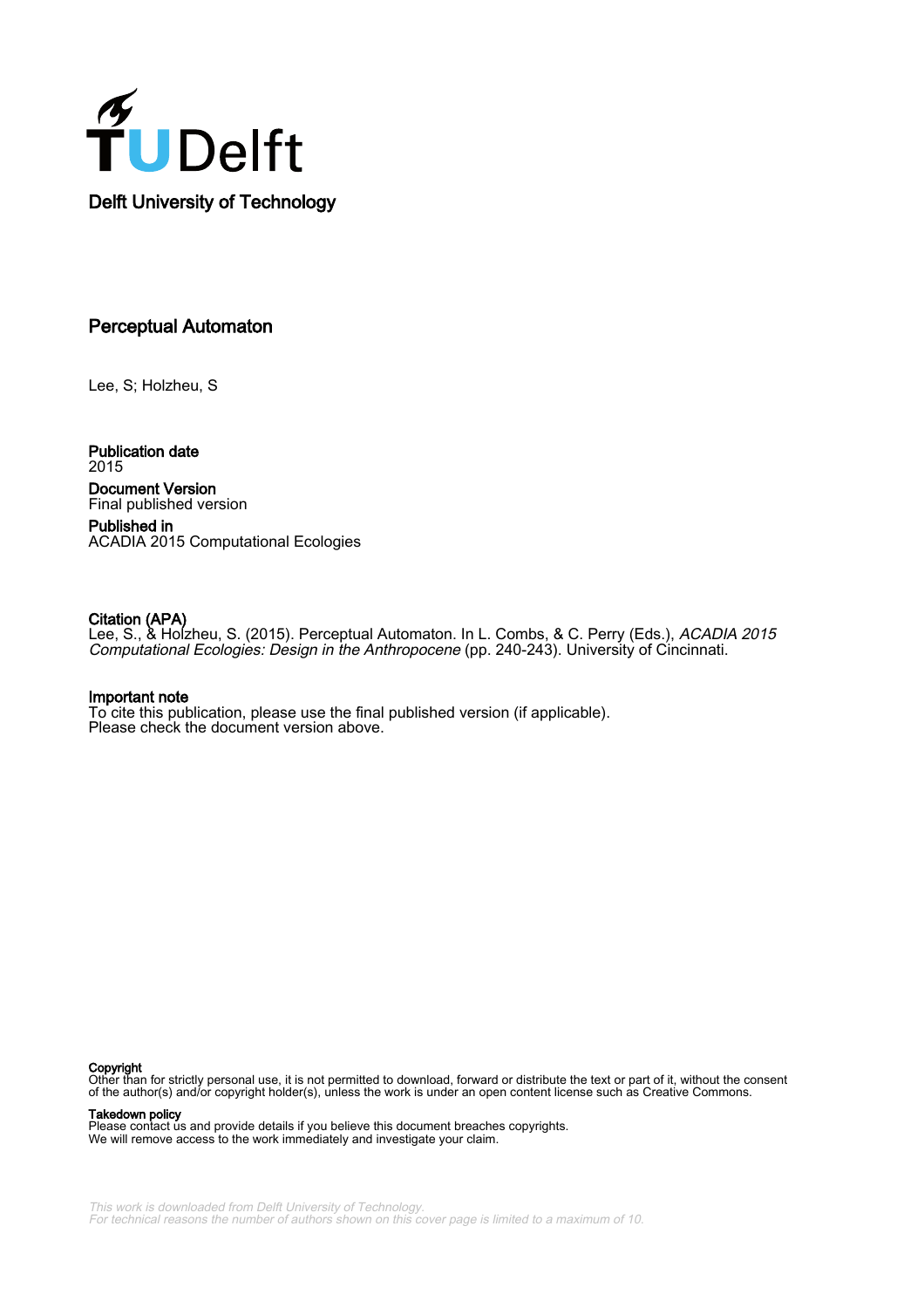# PERCEPTUAL AUTOMATON

PA consists of two primary modalities: the operative-autonomic and the expressiverational. The operative-autonomic modality employs standardized and mass-produced parts that are cheap, fast, and out of control. It presents technologized body comprising disparate organs in the age of flexible accumulation<sup>2</sup> and cognitive capitalism<sup>3</sup>. It defines the mechanization of aesthetic experience, of which sole purpose is to pick up and register environmental signals (i.e. sound, light intensity, color, objects in space, etc.). The expressive-rational modality consists of algorithms that transcribe and formalize the environmental signals. It gives shape to the environmental information in geometrical configurations that express a new form of rationalities afforded by the apparatus-dispositif 4 , which does not address any particular needs (especially the teleological ones). The algorithmic transcription of environmental signals indicates a new form of semiotic space<sup>5</sup> that is devoid of human subjectivity as we know it.

Perceptual Automaton (PA) challenges and disrupts human subjectivity. It attempts to reform architecture that has been for millennia centered on the authority of human subjectivity driven by the whims of architect-personalities. It more crucially interrogates the role of architecture as the material manifestation of human-specific dispositifs and provides a glimpse of posthuman ecology<sup>1</sup> where architecture may transcend the vagaries of human body.

During its operation, PA is designed to simply follow a designated line on the floor. The path of PA can be configured in many different ways as long as it is a clearly distinguished black line. During each run cycle PA collects and registers environmental signals in order to autonomously produce geometrical configuration. In its current iteration PA collects sound, light, heat signature, and proximity. Each run cycle results in one geometrical configuration, indicated in four colors for the types of collected signals.

PA challenges human subjectivity in architecture and design by algorithmically transcribing the environmental signals into "pure forms" free of the cultural and enculturating baggage human design inevitably carries. Even though the proprietary software that drives PA is written by humans, the outcome of the algorithm process is never predictable and non-human. Computational ecologies must consist of what can be accomplished above and beyond serving and extending the anthropocentric environment-making, and beyond augmenting human capacities. In the end, what we must ask ourselves is, with all the "computing" power we have at our disposal, why do we always end up with the question, "Do I like this?" Is there anything beyond what we like, or not? Our own autonomic aesthetic sensibilities will spell our doom.



## Stefanie Holzheu Sang Lee Aleatorix



240\_241